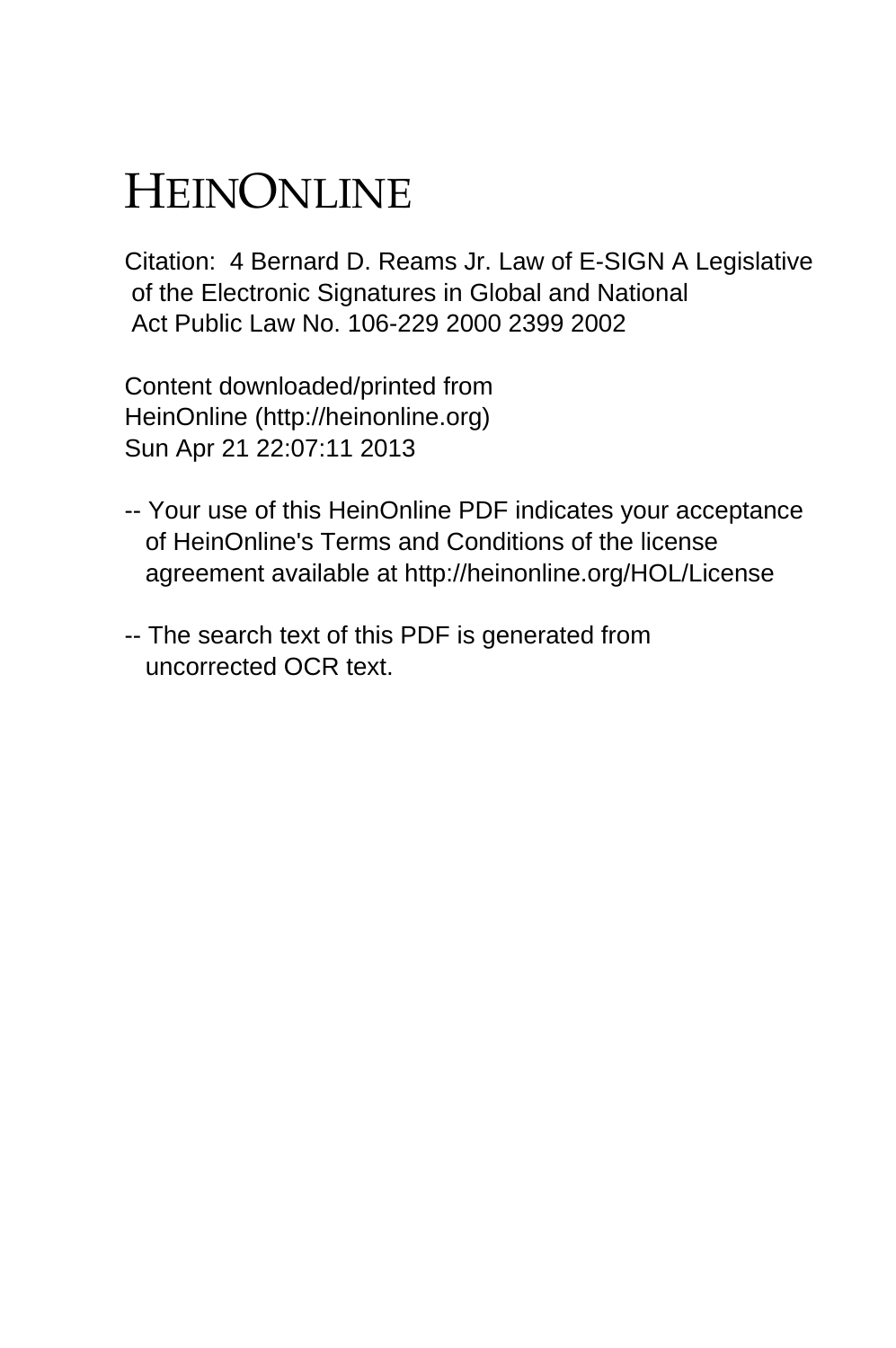outside the United States, over radio, electromagnetic, photooptical, or photoelectric communications facilities accessible to persons outside the United States, including transfer from electronic bulletin boards and Internet file transfer protocol sites, unless the party making the software available takes precautions adequate to prevent the unauthorized transfer of such code outside the United States.

**7.** Until the Final Regulations are issued, the Department of State shall continue to have authority to administer the export of encryption products described in section 1 of this memorandum as defense articles designated in Category XIII of the United States Munitions List, pursuant to the Arms Export Control Act.

8. Upon enactment of any legislation reauthorizing the administration of export controls, the Secretary of Defense, the Secretary of State, and the Attorney General shall reexamine whether adequate controls on encryption products can be maintained under the provisions of the new statute and advise the Secretary of Commerce of their conclusions as well as any recommendations for action. If adequate controls on encryption products cannot be maintained under a new statute, then such products shall, where consistent with law, be designated or redesignated as defense articles under 22 U.S.C. 2778(a) (1), to be placed on the United States Munitions List and controlled pursuant to the terms of the Arms Export Control Act and the International Traffic in Arms Regulations. Any disputes regarding the decision to designate or redesignate shall be resolved by the President.

#### **William J. Clinton**

### **Executive Order 13026- Administration of Export Controls on Encryption Products** *November 15, 1996*

By the authority vested in me as President by the Constitution and the laws of the United States of America, including but not limited to the International Emergency Economic Powers Act (50 U.S.C. 1701 *et seq.),* and in order to take additional steps with re-

spect to the national emergency described and declared in Executive Order 12924 of August 19, 1994, and continued on August 15, 1995, and on August 14, 1996, I, William **J.** Clinton, President of the United States of America, have decided that the provisions set forth below shall apply to administration of the export control system maintained by the Export Administration Regulations, 15 CFR Part 730 *et seq.* ("the EAR"). Accordingly, it is hereby ordered as follows:

*Section 1. Treatment of Encryption Products.* In order to provide for appropriate controls on the export and foreign dissemination of encryption products, export controls of encryption products that are or would be, on this date, designated as defense articles in Category XIII of the United States Munitions List and regulated by the United States Department of State pursuant to the Arms Export Control Act, 22 U.S.C. 2778 *et seq.* ('the AECA"), but that subsequently are placed on the Commerce Control List in the EAR, shall be subject to the following conditions: (a) I have determined that the export of encryption products described in this section could harm national security and foreign policy interests even where comparable products are or appear to be available from sources outside the United States, and that facts and questions concerning the foreign availability of such encryption products cannot be made subject to public disclosure or judicial review without revealing or implicating classified information that could harm United States national security and foreign policy interests. Accordingly, sections 4(c) and 6(h) (2)-(4) of the Export Administration Act of 1979 ("the EAA"), 50 U.S.C. App. 2403(c) and 2405(h) (2)-(4), as amended and as continued in effect **by** Executive Order 12924 of August **19,** 1994, and by notices of August **15, 1995,** and August 14, **1996,** all other analogous provisions of the **EAA** relating to foreign availability, and the regulations in the EAR relating to such EAA provisions, shall not be applicable with respect to export controls on such encryption products. Notwithstanding this, the Secretary of Commerce ("Secretary') may, in his discretion, consider the foreign availability of comparable encryption products in determining whether to issue a license in a particular case

HeinOnline -- 4 Bernard D. Reams, Jr., Law of E-SIGN: A Legislative History of the Electronic Signatures in Global and National Commerce Act, Public Law No. 106-229 (2000) 2399 2002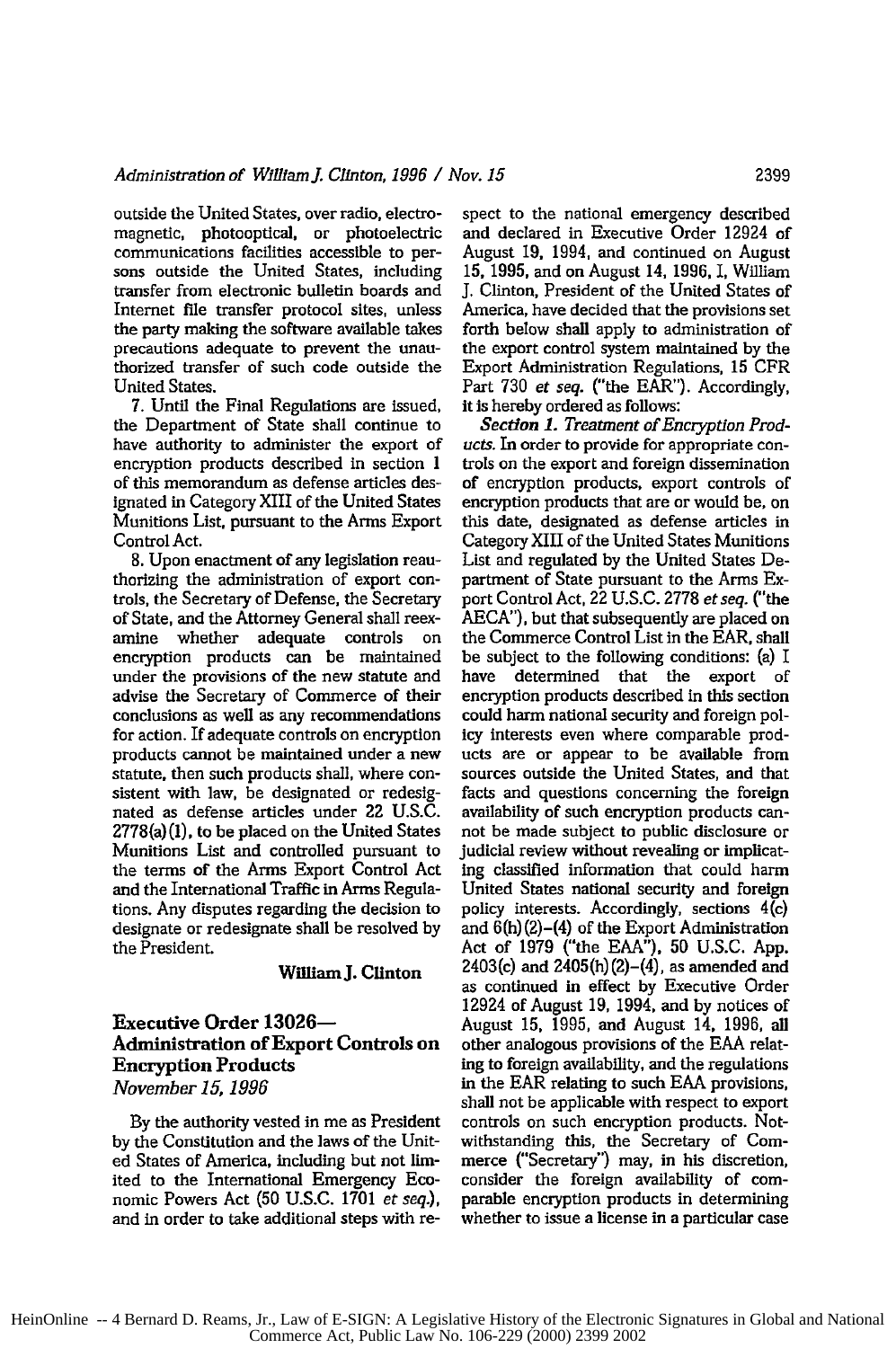#### *Nov. 15 / Administration of WillamJ. Clinton, 1996*

or to remove controls on particular products, but is not required to issue licenses in particular cases or to remove controls on particular products based on such consideration;

(b) Executive Order **12981,** as amended by Executive Order 13020 of October 12, **1996,** is further amended as follows:

(I) A new section 6 is added to read as follows:

*"Sec. 6. Encryption Products.* In conducting the license review described in section 1 above, with respect to export controls of encryption products that are or would be, on November **15,** 1996, designated as defense articles in Category XIII of the United States Munitions List and regulated by the United States Department of State pursuant to the Arms Export Control Act, 22 U.S.C. 2778 et *seq.,* but that subsequently are placed on the Commerce Control List in the Export **Ad**ministration Regulations, the Departments of State, Defense, Energy, and Justice and the Arms Control and Disarmament Agency shall have the opportunity to review any **ex**port license application submitted to the Department of Commerce. The Department of Justice shall, with respect to such encryption products, be a voting member of the Export Administration Review Board described in section 5(a) (1) of this order and of the Advisory Committee on Export Policy described in section 5(a) (2) of this order. The Department of Justice shall be a full member of the Operating Committee of the ACEP described in section 5(a)(3) of this order, and of any other committees and consultation groups reviewing export controls with respect to such encryption products."

(2) Sections 6 and 7 of Executive Order 12981 of December *5,* **1995,** are renumbered as new sections 7 and 8, respectively.

(c) Because the export of encryption software, like the export of other encryption products described in this section, must be controlled because of such software's functional capacity, rather than because of any possible informational value of such software, such software shall not be considered or treated as "technology," as that term is defined in section 16 of the EAA (50 U.S.C. App. 2415) and in the EAR (61 *Fed. Reg.* 12714, March **25,** 1996);

(d) With respect to encryption products described in this section, the Secretary shall take such actions, including the promulgation of rules, regulations, and amendments thereto, as may be necessary to control the export of assistance (including training) to foreign persons in the same manner and to the same extent as the export **of** such assistance is controlled under the AECA, as amended by section **151** of Public Law 104-164;

(e) Appropriate controls on the export and foreign dissemination of encryption products described in this section may include, but are not limited to, measures that promote the use of strong encryption products and the development of a key recovery management infrastructure; and

() Regulation of encryption products described in this section shall be subject to such further conditions as the President may **di**rect.

*Sec. 2. Effective Date.* The provisions described in section 1 shall take effect as soon as any encryption products described in section 1 are placed on the Commerce Control List in the EAR.

*Sec. 3. Judicial Review. This* order is intended only to improve the internal management of the executive branch and to ensure the implementation of appropriate controls on the export and foreign dissemination of encryption products. It is not intended to, and does not, create any rights to administrative or judicial review, or any other right or benefit or trust responsibility, substantive or procedural, enforceable by a party against the United States, its agencies or instrumentalities, its officers or employees, or any other person.

#### **William J. Clinton**

The White House, November *15,* 1996.

8:45 a.m., November 18,1996]

[Filed with the Office of the Federal Register,

**NOTE:** This Executive order will be published In *the Federal Register on* November **19.**

2400